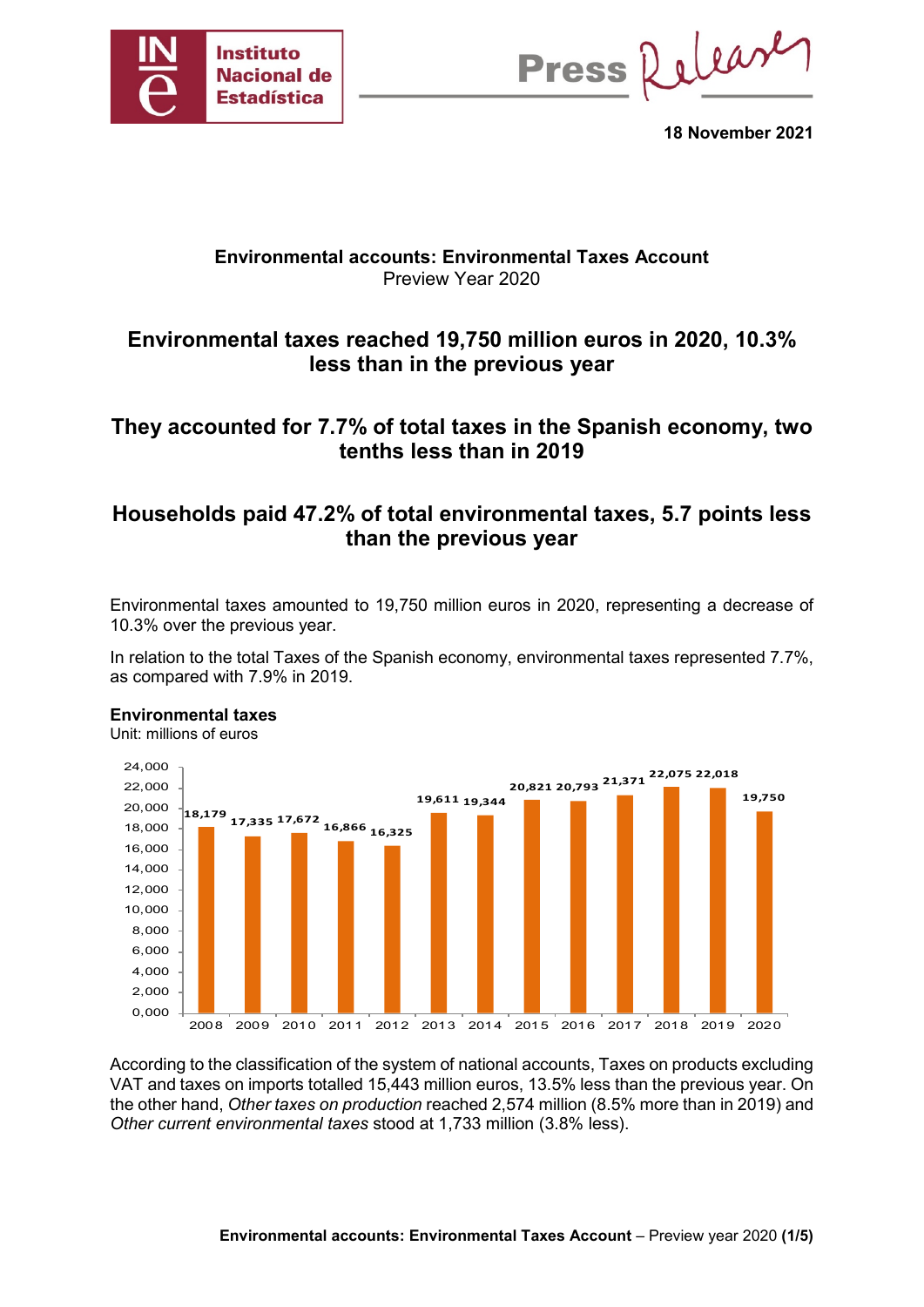Taxes of an environmental nature represented 44.7% of total taxes on products, excluding VAT and taxes on imports. In turn, Other current taxes with and environmental purpose accounted for 40.2% of the total, and environmental taxes on production, for 12.1%.

### **Environmental taxes by type of tax. Year 2020**

Unit: millions of euros

|                                                | Environmental<br>taxes | % anual<br>change | <b>Total taxes</b> | % of total<br>taxes | Difference in %<br>participation |
|------------------------------------------------|------------------------|-------------------|--------------------|---------------------|----------------------------------|
| Total                                          | 19,750                 | $-10.30$          | 256,441            | 77                  | $-0.2$                           |
| Taxes on products, except VAT and import taxes | 15.443                 | $-13.5$           | 34.548             | 44.7                | 0.5                              |
| Other taxes on production                      | 2,574                  | 8.5               | 21,206             | 12.1                | 1.2                              |
| Other current taxes                            | 1,733                  | $-3.8$            | 4,31               | 40.2                | $-1.0$                           |
| Rest of taxes                                  | $\ddotsc$              | $\ddotsc$         | 196,377            | $\ddotsc$           | $\ddotsc$                        |

1. VAT, import taxes, taxes on income and capital taxes are included in Rest of taxes.



## **Distribution of taxes (in percentage). Year 2020**

Environmental taxes are grouped into three categories: *Taxes on energy* (which in 2020 represented 82% of the total), *Taxes on transport* (13.3%) and *Taxes on pollution and resources* (4.7%).

Taxes on energy decreased 10.4% compared to 2019, while *Taxes on transport* increased 11.4% and *Taxes on pollution and resources,* 4.6%.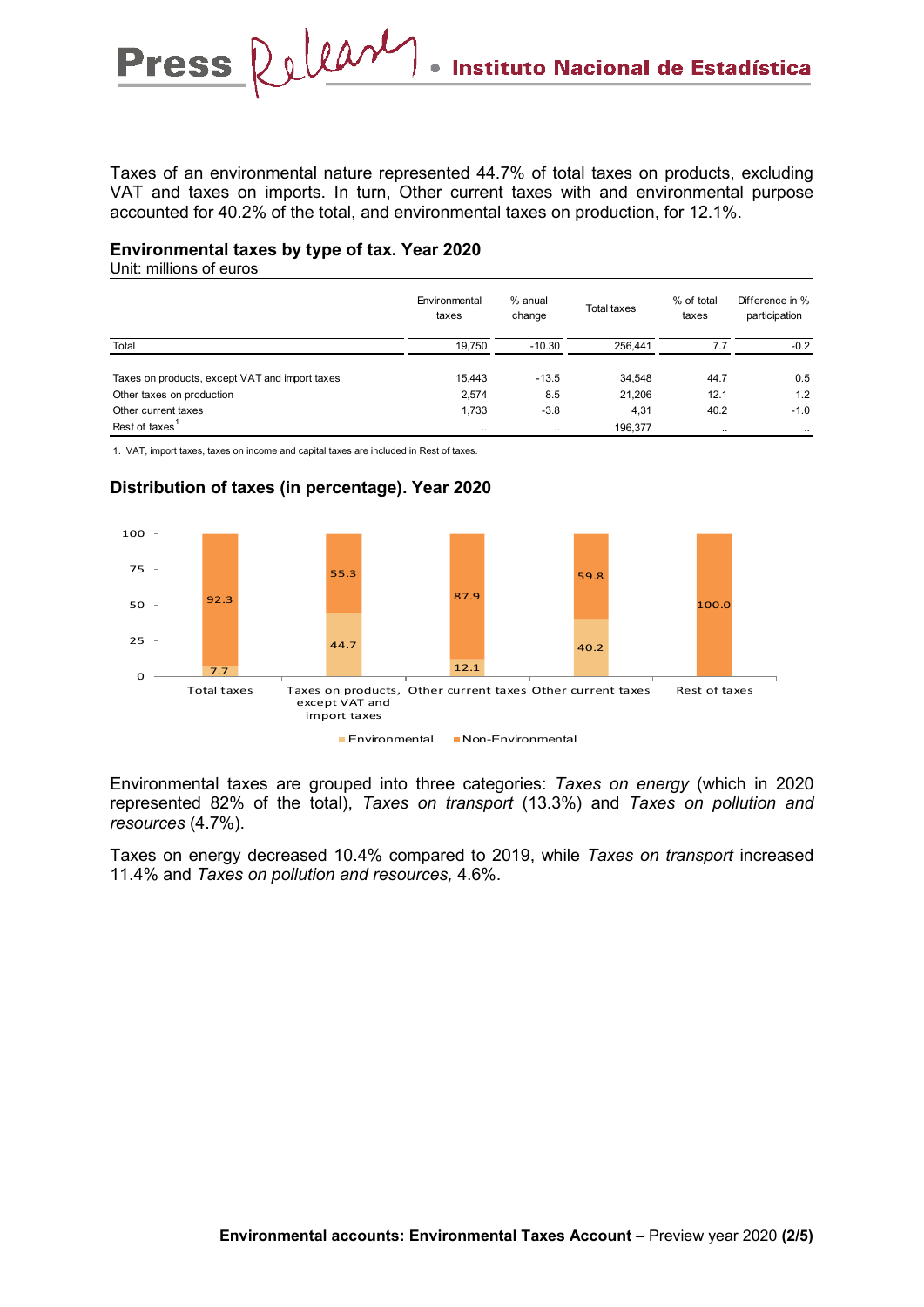# **Environmental taxes by environmental type and nature. Year 2020**

Unit: millions of euros

| <b>ENVIRONMENTAL TAXES</b>                     | 2019   | 2020   | % anual change |
|------------------------------------------------|--------|--------|----------------|
| <b>TOTAL</b>                                   | 22,018 | 19,750 | $-10.3$        |
|                                                |        |        | $-13.5$        |
| Taxes on products, except VAT and import taxes | 17,843 | 15,443 |                |
| Energy taxes                                   | 17,062 | 14,928 | $-12.5$        |
| Transport taxes                                | 697    | 446    | $-36.0$        |
| Pollution and resource taxes                   | 84     | 69     | $-17.9$        |
| Other taxes on production                      | 2,373  | 2,574  | 8.5            |
| Energy taxes                                   | 1,015  | 1,264  | 24.5           |
| Transport taxes                                | 491    | 472    | $-3.9$         |
| Pollution and resource taxes                   | 867    | 838    | $-3.3$         |
| <b>Other current taxes</b>                     | 1,802  | 1,733  | $-3.8$         |
| Transport taxes                                | 1,775  | 1,707  | $-3.8$         |
| Pollution and resource taxes                   | 27     | 26     | $-3.7$         |
|                                                |        |        |                |
| <b>PRO MEMORY: TOTAL</b>                       | 22,018 | 19,750 | $-10.3$        |
| Energy taxes                                   | 18,077 | 16,192 | $-10.4$        |
| Transport taxes                                | 2,963  | 2,625  | $-11.4$        |
| Pollution and resource taxes                   | 978    | 933    | $-4.6$         |

Within taxes on products, *taxes on energy* reached 14,928 million euros, 12.5% less than in the previous year.

## **Results by activity branch and households**

Households paid 47.2% of total environmental taxes in 2020. By type of tax, they paid 77.0% of *Taxes on transport* and 45.0% of *Taxes on energy*.

For their part, the activity branches paid 52.7% of the total environmental taxes. By type, they were responsible for 97.2% of *Taxes on pollution and resources* and 55.0% of *Taxes on energy*.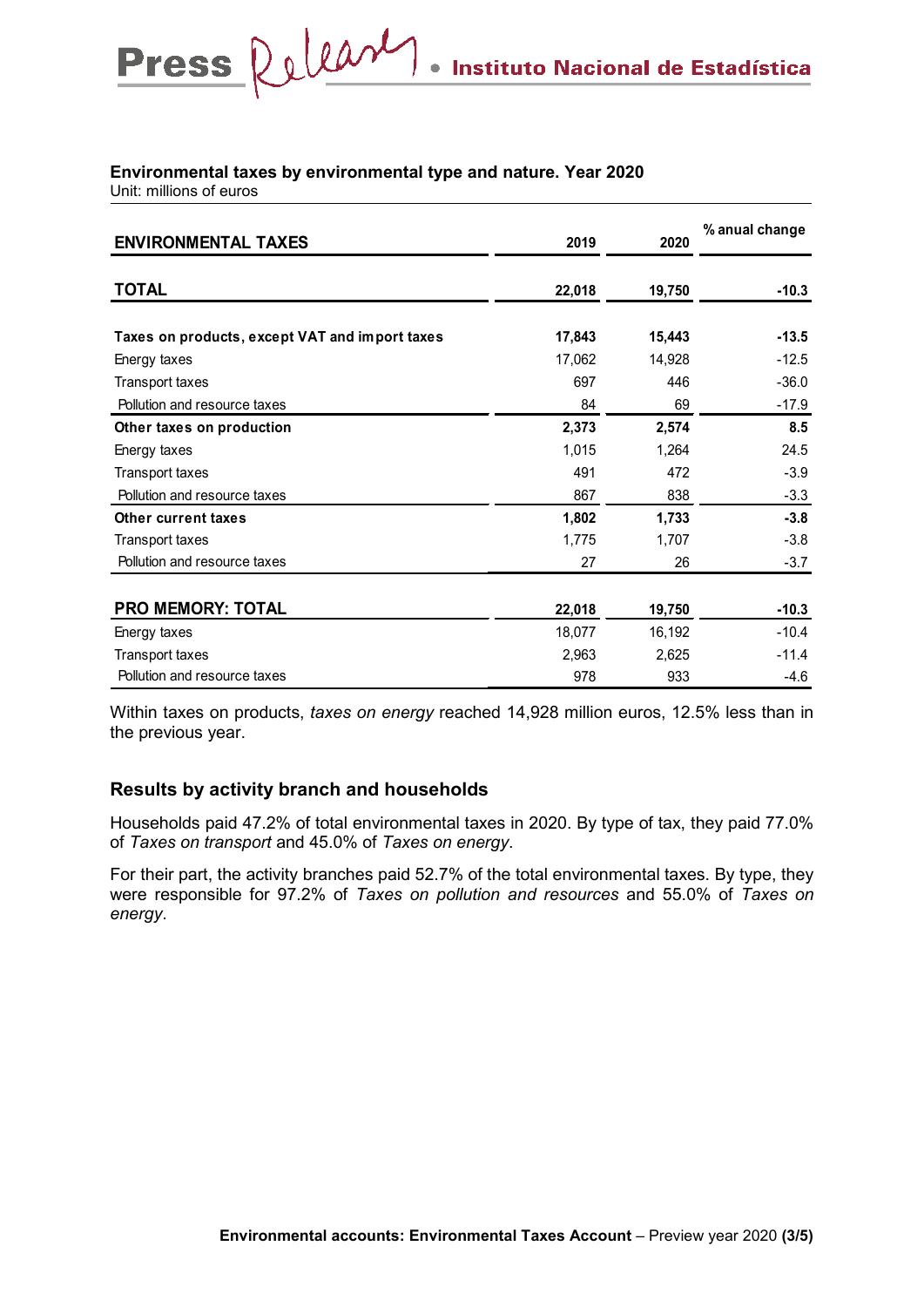

## **Distribution of environmental taxes (in percentage). Year 2020**

The activity branches that paid the most environmental taxes in 2020 were *Transport and storage* (16.9% of the total), *Other services* (9.9%) and the *Manufacturing industry* (11.1%). On the other hand, those that paid the least were *Extractive Industries and Agriculture, livestock, forestry and fishing* (0.9% and 1.2% of the total, respectively).

|                                                     | 2020   | % of total | % anual<br>change |
|-----------------------------------------------------|--------|------------|-------------------|
| Transport and storage                               | 3,331  | 16.9       | $-2.6$            |
| Manufacturing                                       | 2,184  | 11.1       | 1.2               |
| Electricity, gas, steam and air conditioning supply | 1,548  | 7.8        | 2.0               |
| Other services<br>$\sim$ $\sim$ $\sim$              | 1,492  | 7.6        | 4.7               |
| motorcycles                                         | 1,025  | 5.2        | $-1.1$            |
| Construction                                        | 424    | 2.1        | 1.0               |
| Agriculture, forestry and fishing                   | 232    | 1.2        | 18.9              |
| Mining and quarrying                                | 186    | 0.9        | 3.5               |
| Households                                          | 9,328  | 47.2       | $-20.0$           |
| <b>TOTAL</b>                                        | 19,750 | 100.0      | $-10.3$           |

### **Environmental taxes by activity branches and households. Year 2020** Unit: millions of euros

## **Data Review and Update**

The data published today is provisional in nature and will be revised when next year's data is released. The results are available at INEBase.